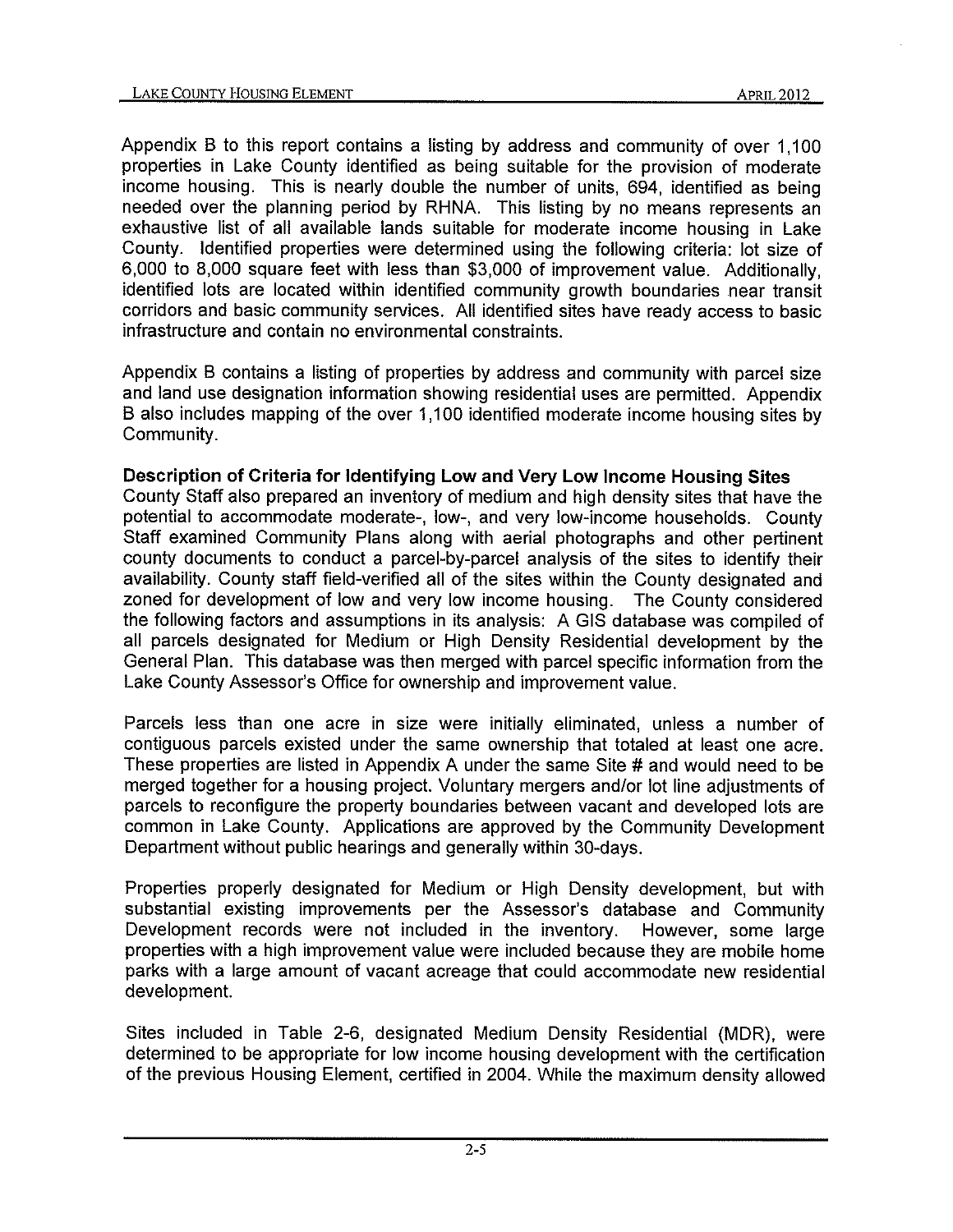in this designation (9 DU/acre), excluding any density bonuses, is less than that typically considered by HCD to be valid for affordable housing, County staff believe that this designation remains valid for purposes of providing for low income housing in Lake County. This is because property values remain comparatively lower here than in most other areas of California, and because most of the available MOR sites inventoried are large, located near major transit corridors and can easily support larger developments. An example of an affordable housing project that was developed in Lake County within the MOR designation is the Cruickshank Road RCHDC project completed in 2004. This site comprises 10 acres, and 40 units of affordable housing were constructed. The project area was clustered on a portion of the site, but the density when averaged for the entire 10 acre parcel is only four (4) dwelling units per acre. When only considering the developed 3-acre portion of this site the density equals thirteen (13) dwelling units per acre. This site has fifty (50) units of remaining density available for future expansion of affordable housing. Coincidently, Staff has had preliminary discussions with California Human Development Corporation, an affordable housing developer out of Santa Rosa, CA concerning a possible future expansion at this site. Regardless of the remaining density available this site is not included within the site inventory listed in Table 2-6 due to State density requirements and the fact that Staff did not want to add any additional MOR designated sites beyond those that were approved as part of the 2004 Housing Element.

Discussions between County staff and local affordable housing developers, such as RCHDC and the California Human Development Corporation reveal that despite the nine (9) dwelling unit per acre maximum allowed density in the unincorporated areas of Lake County, affordable housing developers would not exclude lands designated as MOR in their search for new affordable housing development sites. Land costs in Lake County are significantly lower than those of the Bay Area and Sacramento Region, thus the number of units necessary to allow an affordable housing development project to achieve economies of scale is much smaller than that of surrounding urbanized areas.

The primary concern of affordable housing developers when choosing project sites in Lake County are concerned less with density of a potential site and more with closeness of the location to established communities and access to basic infrastructure such as water and sewer. All sites identified within the County's inventory of lands suitable for very low- and low-income affordable housing, including designated MOR sites, are already served by, or located directly adjacent to public water and sewer services. In addition to lower land costs, development permitting fees in Lake County tend to be significantly less than surrounding urban areas. This includes construction permitting fees as well as costs associated with securing other necessary entitlements.

Other important considerations taken into account by affordable housing developers is sites located above, or containing developable area above the 100-year floodplain. A vast majority of affordable housing developments are dependent upon grants or other sources of outside funding from public, non-profit and private sources, who condition the prohibition of development within floodplains. Although some of the sites listed in the very low- and low-income housing inventory (Table 2-6) contain portions of the parcels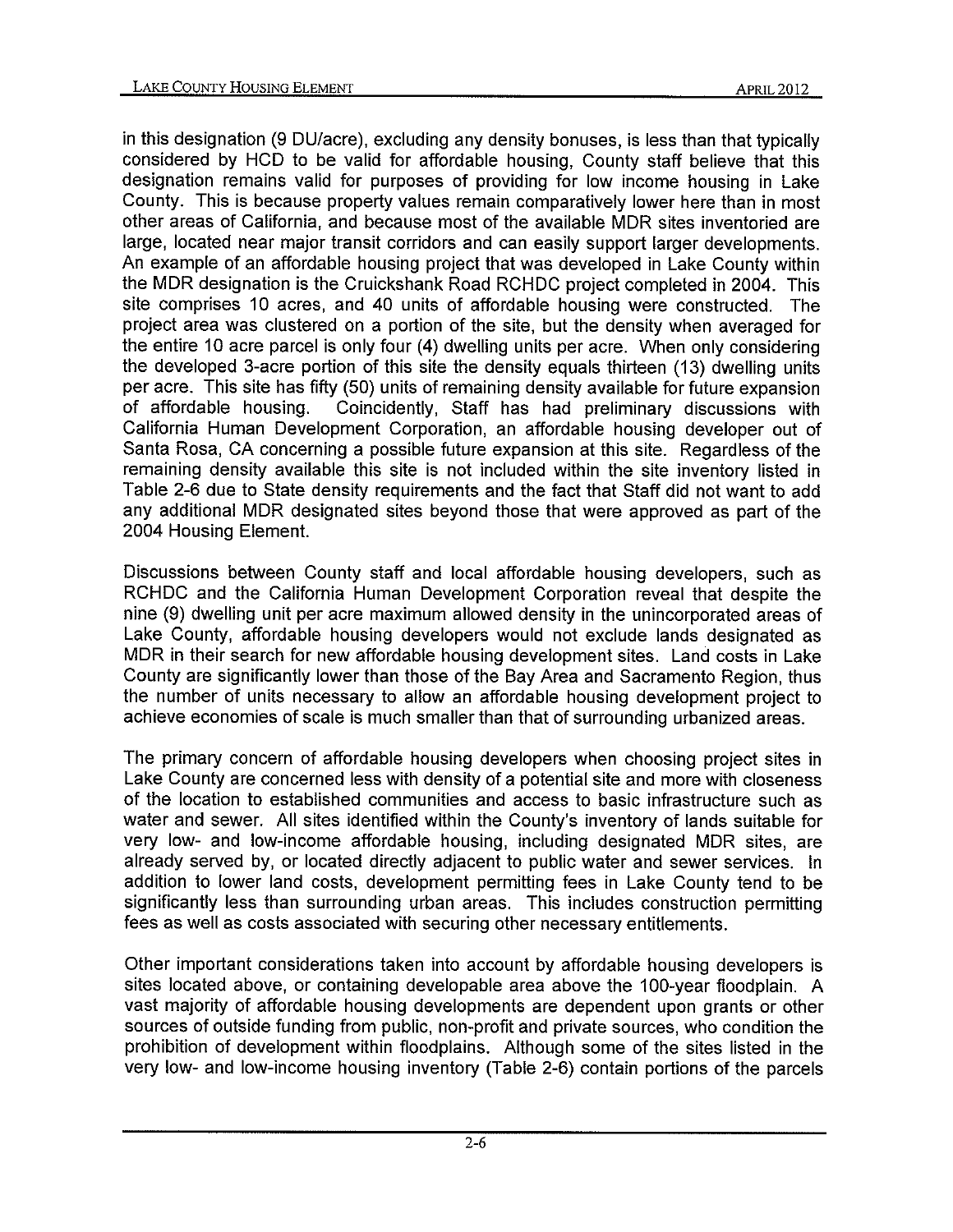within the 100-year floodplain, Community Development Staff was very thorough in excluding these areas from development potential estimates. All sites within the listed inventory contain adequate land outside of constrained areas, whether constrained by slope or flood plain, to meet the development projection estimates provided.

According to Linda Hedstrom, Housing and Economic Development Manager with California Human Development Corporation out of Santa Rosa, CA, the recent trend in affordable housing development in Northern California is to pursue smaller affordable housing projects where feasible. First off, smaller developments, such as a single fourplex unit is more consistent with local, state and federal objectives aimed at scattering affordable housing within a community rather than concentrating it all in one location. Secondly, the development of smaller projects allows for substantial cost savings in areas such as engineering and larger necessary costs associated with compliance with State building code requirements for structures of more than two-stories in height. In many locations throughout Northern California these cost savings are often outweighed by the need to intensify density on a site to allow for cost recovery of high land costs. Substantially lower land costs make the density allowance of a site in Lake County a lower order concern, making MDR designated sites no less desirable than HDR designated sites.

Table 2-6 includes 14 sites designated Medium Density Residential that are earmarked for low income housing development. The majority of these sites can easily accommodate 20 units or more without reaching maximum density. In fact, the estimated yields for the larger sites listed were under-estimated at approximately 60% of maximum potential density (without including density bonuses). Also, only net parcel size was used even though density is based upon gross parcel size which includes halfwidth of road frontages and open space areas. Even with these lower yield estimates, these sites can accommodate 950 low income households or nearly 50% more than is needed according to the 2008 Regional Housing Needs Plan. In addition, the County encourages clustering of development and allows density transfers within parcels to accommodate more concentrated housing developments. When affordable housing projects occur on large parcels, the density can simply be used on a small portion of the parcel and the remaining property retained by the original owner or even transferred via a boundary line adjustment. This clustering of development assures that site development and infrastructure expenses remain reasonable.

None of the affordable housing development projects that have been constructed or approved/pending construction in Lake County over the past 20 years have exceeded 50 units. This is not a result of density restrictions or site availability, but is reflective of the capacity of the organizations that construct and manage low and very low income housing projects to fund and manage these projects. Eleven (11) out of the fourteen (14) MDR designated sites listed in Table 2-6 can accommodate a project the size of the Eskaton Senior Housing 22-unit project, recently constructed in Clearlake Oaks. A development such as the recently approved 50-unit Collier Avenue project in Nice could be accommodated on four (4) of these listed MDR sites without applying density bonuses, and if a 35% density bonus were applied a total of seven (7) of these listed